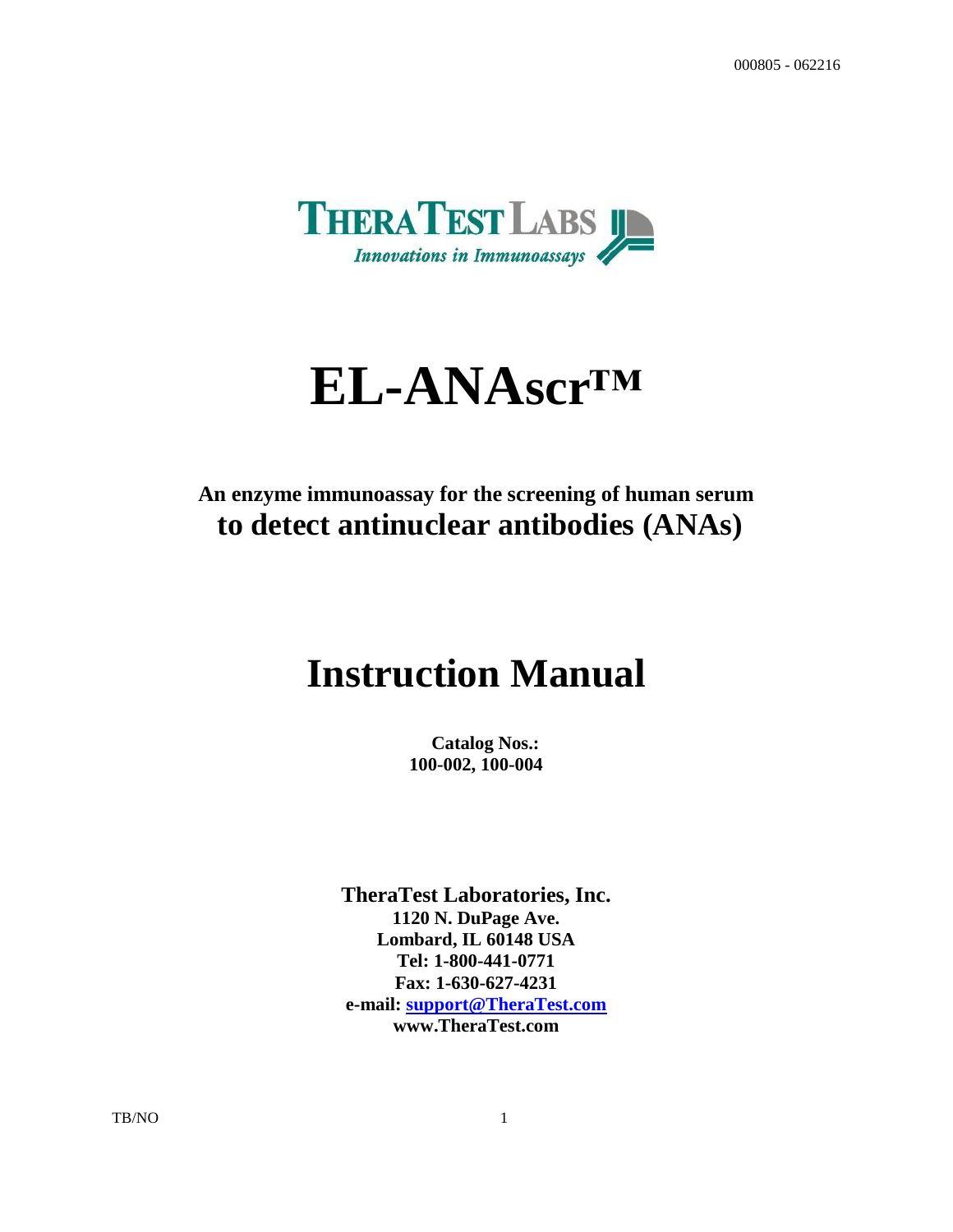# **TABLE OF CONTENTS**

| Page |  |
|------|--|
|      |  |
|      |  |
|      |  |
|      |  |
|      |  |
|      |  |
|      |  |
|      |  |
|      |  |
|      |  |
|      |  |
|      |  |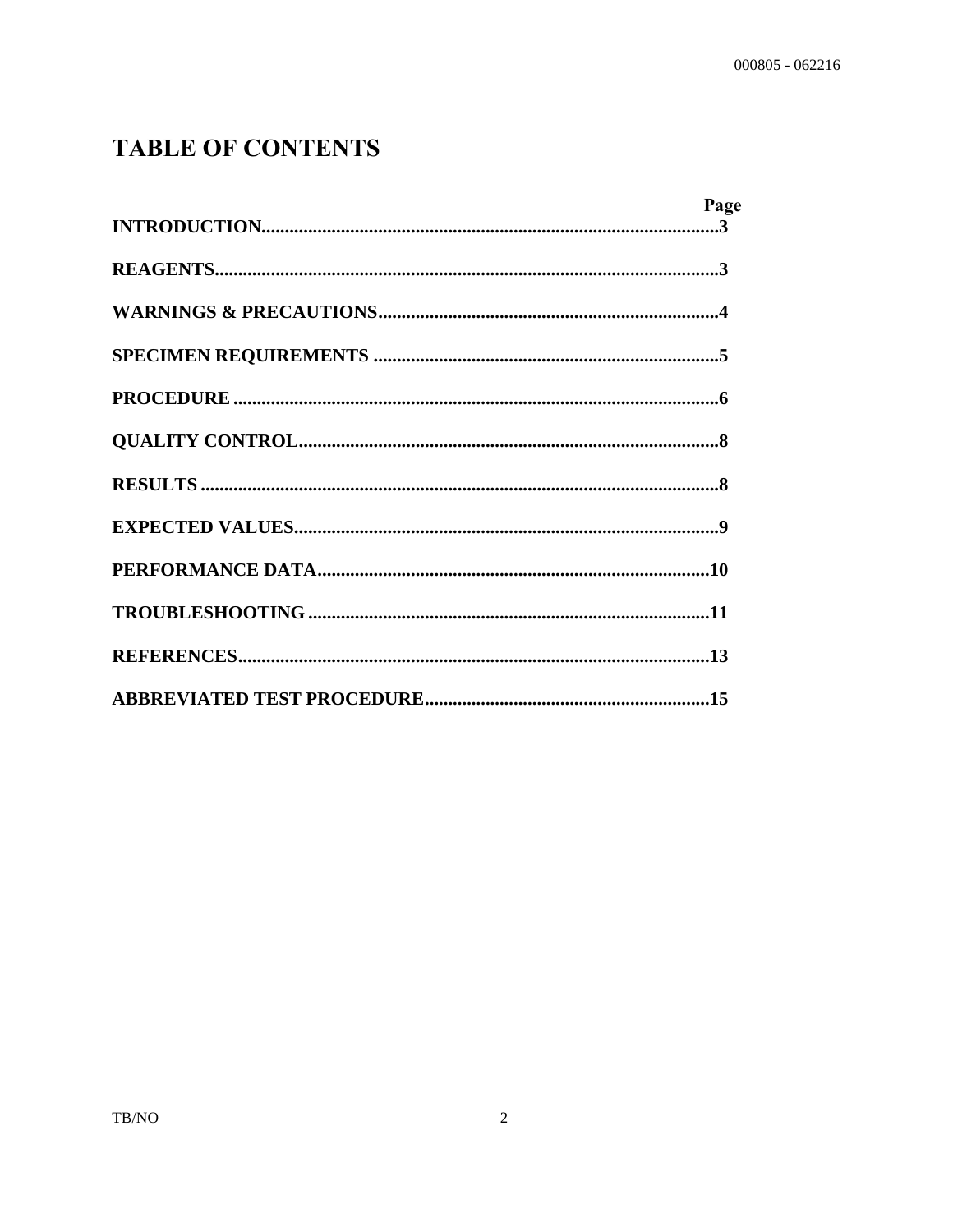# **INTRODUCTION**

#### **Name:** TheraTest **EL-ANAScr™ Intended Use**

#### FOR IN VITRO DIAGNOSTIC USE ONLY

The EL-ANAScr™ (EL-ANA Screen) is an enzyme immunoassay intended to screen human serum for the presence of antinuclear antibodies (ANAs). The test detects the presence of antibodies to doublestranded DNA (dsDNA), single-stranded DNA (ssDNA), Sm, RNP/Sm, SSA (Ro), SSB (La), Histones, Scl-70, and Jo-1. It also detects other autoantibodies that show, on an IFA test, various immunofluorescent patterns on HEp-2 cells such as: speckled, nucleolar, homogeneous, peripheral, and centromere.

#### **Summary and Explanation**

Autoantibodies directed against nuclear and cytoplasmic constituents have been used for the differential diagnosis of various systemic rheumatic diseases including systemic lupus erythematosus (SLE), progressive systemic sclerosis (PSS), C.R.E.S.T., mixed connective tissue disease (MCTD), Sjögren's syndrome, and rheumatoid arthritis  $(RA)$ .<sup>1,2</sup> The most widely used method for detection of ANAs is immunofluorescence with HEp-2 cells (FANA). Although very sensitive, IFA can be a labor-intensive and subjective method with results varying according to microscope optics, reagent quality, and the experience of the technologist. Although the FANA test generally provides a dependable method to screen for systemic rheumatic disease, it has been demonstrated that the FANA cannot provide 100% assurance of autoantibody detection. Studies have shown that sera containing antibodies directed against native DNA, SSA/Ro and ENA have, in some instances, demonstrated "false negative" results on FANA<sup>4,6</sup> The ELISA format facilitates the efficient, objective testing of multiple samples while optimizing sensitivity and specificity.<sup>7</sup>

Although many biochemical attributes contribute to pathogenicity of autoantibodies (e.g., class, avidity, charge, complement fixation), the IgG isotype is clearly linked to the pathogenesis of autoimmune diseases. The presence of low levels of IgM class autoantibodies have been detected in transient (nonrheumatic disease) conditions, in non-symptomatic relatives of rheumatic disease patients, and in normal, healthy elderly individuals.<sup>2,5,8</sup> Therefore, testing for IgG specific antinuclear antibodies reduces the number of "false positive" test results.

#### **Method Description**

The TheraTest EL-ANAScreen is a dual well solid phase enzyme immunoassay test. Polystyrene microwells have been coated with both purified nuclear antigens and HEp-2 cell extract in two separate microwells: A (ScrA) and B (ScrB), respectively. Calibrators A and B, Controls and patient Specimens are tested in both the A and B wells. During the incubation, antinuclear antibodies, if present in the patient Specimen, bind to the solid phase. The microwells are washed and horseradish peroxidase-labeled goat anti-human IgG (Fcγ specific) is added to the wells. After incubation, the plate is washed, and a chromogenic substrate is added. Autoantibody binding is detected by a color change that is measured using a spectrophotometric microplate reader. All Specimens that yield absorbance values higher than the Calibrator A or B for the corresponding A and/or B well(s) are considered positive. The positive Specimens should be tested further to determine the specific autoantibody(s) present. FANA (a fluorescence antinuclear antibody test) may be performed if pattern identification is desired, but specific antinuclear antibody panels provide the most complete clinical information. Specimens with values lower than the Calibrators are not considered to contain significant levels of autoantibody. If clinical findings dictate, the test may be repeated in 4 - 6 weeks.

### **REAGENTS**

EL-ANAScr™ Kit (Catalog Number 100-002), sufficient for 96 determinations. EL-ANAScr™ Kit (Catalog Number 100-004), sufficient for 192 determinations.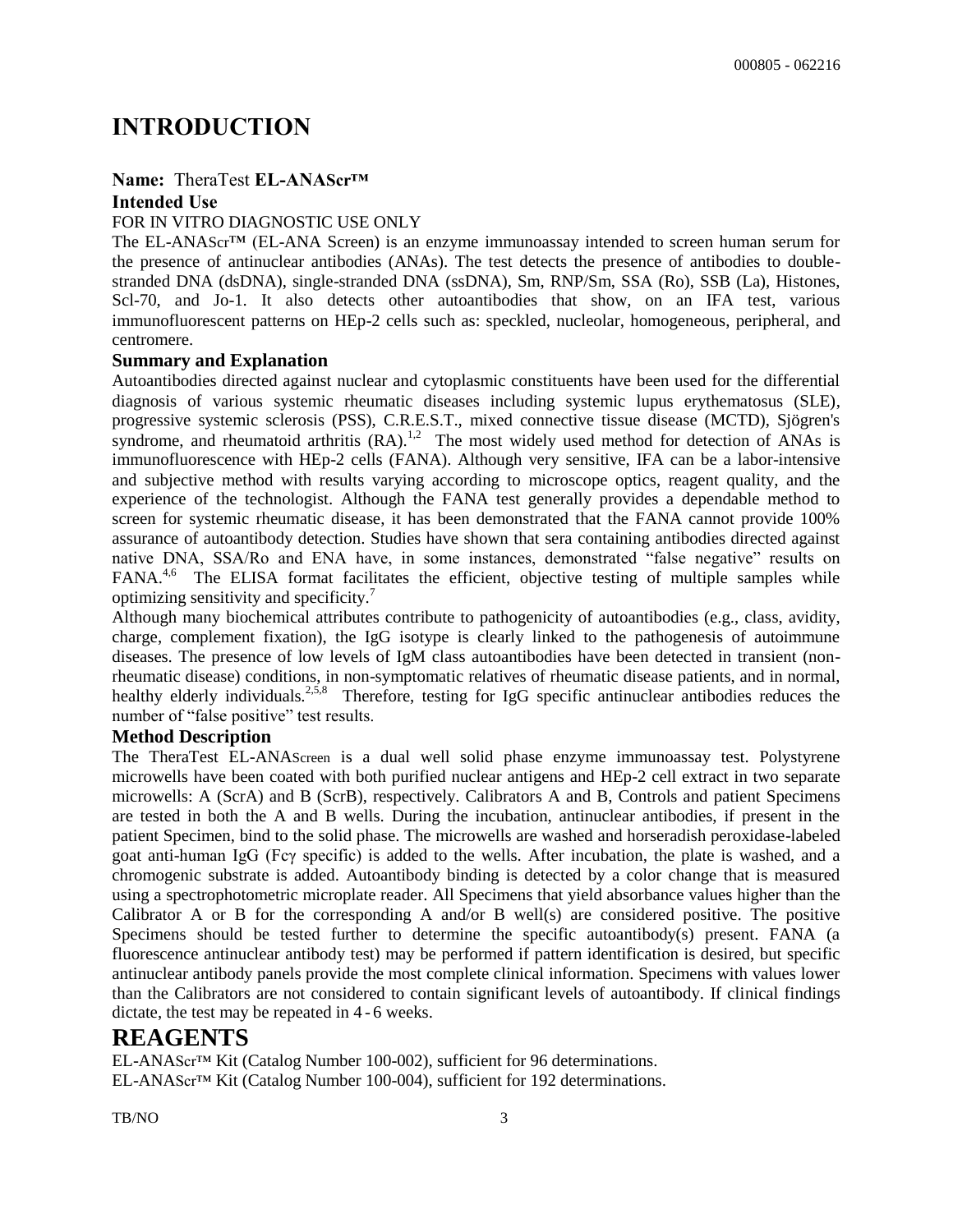Upon receipt, store reagents at 2-8°C. Do not freeze. Allow all reagents to equilibrate to room temperature (18-25°C) prior to use. Return all reagents to refrigeration (2-8°C) immediately after use.

#### **1. Coated Wells (A wells) and (B wells)**

Wells identified as A (ScrA) are coated with purified nuclear antigens. Wells identified as B (ScrB) are coated with a HEp-2 cell preparation. Prior to use, allow wells and holder to equilibrate to room temperature (18-25°C) in the metallized pouch to protect wells from condensation. Coated wells are stable for three months at 2-8°C once the pouch has been opened if the pouch is promptly resealed with enclosed desiccant.

#### **2. EL-ANA Specimen Diluent**

Phosphate buffer with serum proteins, containing preservative and a yellow dye.

#### **3. ANAscr IgG Enzyme Conjugate (Tracer)**

Anti-human IgG (Fcγ specific) conjugated with horseradish peroxidase; containing preservative and a green dye.

#### **4. Chromogen**

Buffered Substrate and Chromogen (3,3', 5,5' Tetramethylbenzidine [TMB]). Protect from light.

**5. EL-ANA Wash Buffer (10X)** 10X concentrated buffer. **6. Stop Reagent**  2M Phosphoric Acid. **7. ANAscr A Calibrator \*** Human sera with preservative. **8. ANAscr B Calibrator \***  Human sera with preservative. **9. Positive Control \*** Human sera with preservative. **10. Negative Control \*** Human sera with preservative.

\*Reagents containing Sodium Azide

## **WARNINGS AND PRECAUTIONS**

FOR IN VITRO DIAGNOSTIC USE

#### **Reagents Containing Human Source Material**

#### **CAUTION: Controls and Calibrators contain Human Serum. Treat as potentially infectious.**

Each serum/plasma donor unit used in the preparation of this product has been tested by an FDA approved method and found non-reactive for the presence of HBsAg, antibody to HCV and antibody to HIV 1 and 2. While these methods are highly accurate, they do not guarantee that all infected units will be detected. This product may also contain other human source material for which there is no approved test. Because no known test method can offer complete assurance that hepatitis B virus, hepatitis C virus (HCV), Human Immunodeficiency Virus (HIV) or other infectious agents are absent, all products containing human source material should be handled in accordance with good laboratory practices using appropriate precautions as described in the Centers for Disease Control and Prevention/National Institutes of Health Manual, "Biosafety in Microbiological and Biomedical Laboratories," 4<sup>th</sup> ed., 1999. HHS Publication (NIH and CDC); web site: http://bmbl.od.nih.gov/

#### **Stop Reagent (2M Phosphoric Acid)**

May cause severe burns upon contact with skin. Do not get in eyes, on skin, or on clothing. Do not ingest or inhale fumes. On contact, flush with copious amounts of water for at least 15 minutes.

**European Communities Hazardous Substance Risk Phrases (Council Directive 88/379/EEC)** R34: Causes burns

S26 - In case of contact with eyes, rinse immediately with plenty of water and seek medical attention.

TB/NO 4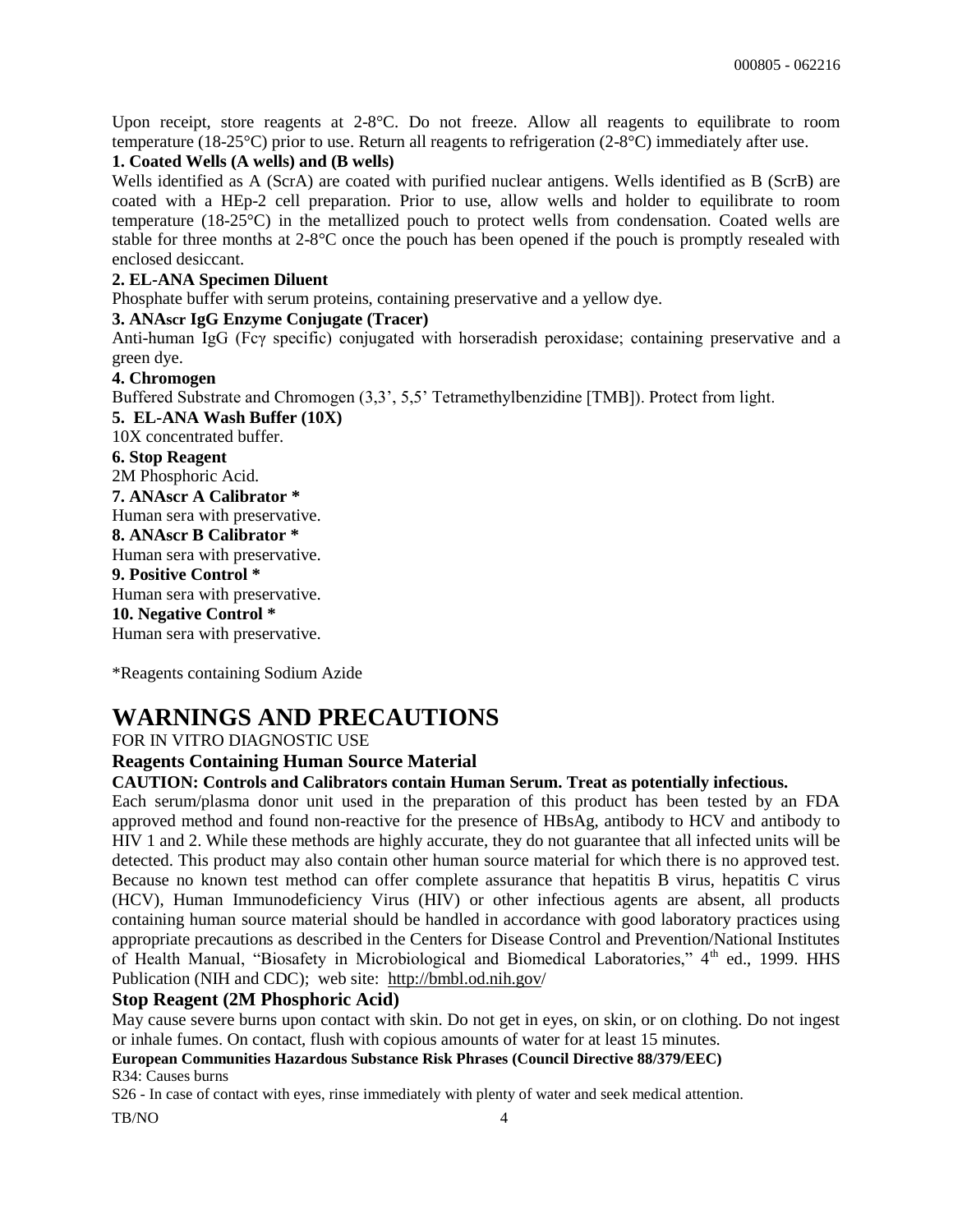S36/37/39: Wear suitable protective clothing, gloves, and eye/face protection. S45: In case of accident or if you feel unwell, seek medical advice immediately (show label where possible).

#### **Chromogen**

**Irritant!** This product contains  $3,3,5,5$ <sup>2</sup>-tetramethylbenzidine (TMB) ( $\leq 0.05\%$ ), a chromogenic indicator of horseradish peroxidase activity. It has shown neither mutagenic nor carcinogenic effects in laboratory experiments (10).

#### **Hazardous Substance Risk & Safety Phrases:**

R36/37/38 – Irritating to eyes, respiratory system, and skin. Avoid inhalation and direct contact.

S24/25 – Avoid contact with skin or eyes.

S26 – In case of contact with eyes, rinse immediately with plenty of water and seek medical advice.

S36 – Wear suitable protective clothing.

S51 – Use only in well-ventilated areas.

#### **Reagents Containing Sodium Azide**

Calibrators and Controls contain sodium azide which can react with lead and copper plumbing to form highly explosive metal azides. On disposal, flush drain with large quantities of water to prevent azide build-up.

#### **Hazardous Substance Risk & Safety Phrases:**

R22 - Harmful if swallowed.

R36/37/38 - Irritating to eyes, respiratory system, and skin. Avoid inhalation and direct contact.

S26 - In case of contact with eyes, rinse immediately with plenty of water and seek medical advice.

S28 - After contact with skin, wash immediately with plenty of water.

S36/37/39 - Wear suitable protective clothing, gloves and eye/face protection

S46 - If swallowed, seek medical advice immediately and show this container label.

#### **General Precautions and Information**

- **1.** The Stop Reagent can irritate eyes and mucous membranes.
- **2.** Do not allow Chromogen to come in contact with metal or oxidizing agents.
- **3.** Handle patient sera and kit reagents with appropriate precautions. Do not pipette by mouth.
- **4.** Do not use test components beyond expiration date.
- **5.** Avoid microbial contamination of the reagents. If solutions become turbid, they should not be used.
- **6.** Avoid exposure of reagents to excessive heat or light during storage.

**7.** Use disposable material or wash all glass and plastic thoroughly according to standard laboratory practice.

# **SPECIMEN REQUIREMENTS**

A whole blood specimen should be obtained in a red top tube with use of acceptable medical techniques. The blood should be allowed to clot and the serum separated by centrifugation. Serum samples may be stored at 2-8°C for up to 14 days prior to testing. If testing cannot be completed within 14 days of collection, store the sera at  $-20^{\circ}$ C or below. Do not use sera that have been thawed more than once or that have been heat-inactivated. Hemolysis and lipemia do not significantly alter the results.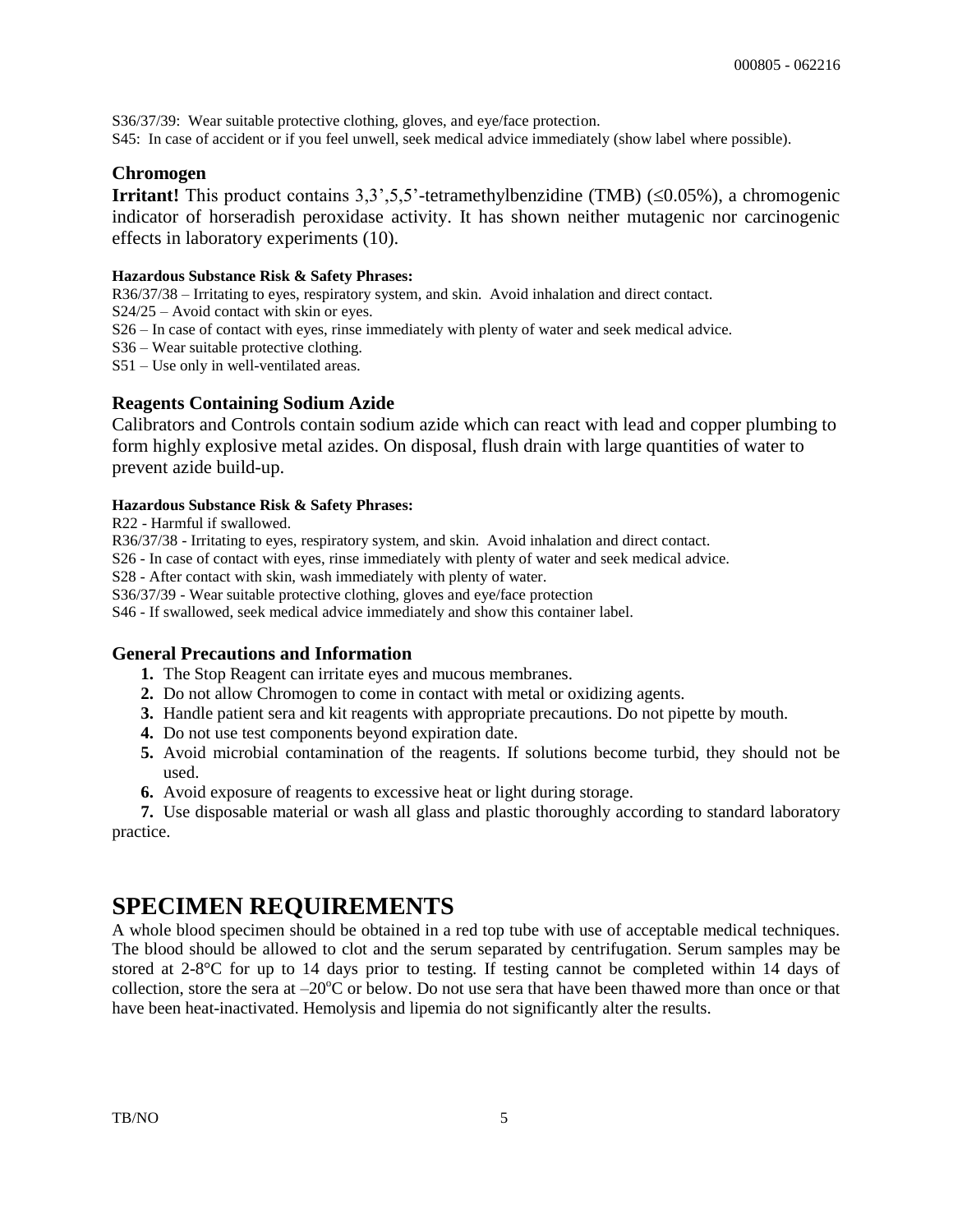# **PROCEDURE**

#### **Materials and Reagents Supplied with Each Kit**

|                                            | Cat. No. 100-<br>002<br>96 tests | Cat. No. 100-<br>004<br>192 tests |
|--------------------------------------------|----------------------------------|-----------------------------------|
| 1. Antigen Coated Wells (A Set)            | 1                                | 2                                 |
| 2. HEp-2 Coated Wells (B Set)              | 1                                | $\mathfrak{D}$                    |
| 3. Specimen Diluent                        | $100 \text{ mL}$                 | $2 \times 100$ mL                 |
| 4. EL-ANA Wash Buffer (10X)                | $100 \text{ mL}$                 | $100 \text{ mL}$                  |
| 5. ANAScr IgG Enzyme Conjugate<br>(Tracer) | $27 \text{ mL}$                  | $2 \times 27$ mL                  |
| 6. Chromogen                               | $27 \text{ mL}$                  | $2 \times 27$ mL                  |
| 7. Stop Reagent                            | $27 \text{ mL}$                  | $2 \times 27$ mL                  |
| 8. Positive Control                        | $0.3$ mL                         | $0.35$ mL                         |
| 9. Negative Control                        | $0.3 \text{ mL}$                 | $0.35$ mL                         |
| 10. ANAscr A Calibrator                    | $0.3 \text{ mL}$                 | $0.35$ mL                         |
| 11. ANAscr B Calibrator                    | $0.3$ mL                         | $0.35$ mL                         |

#### **Materials Required but not Supplied**

- [  $\Box$  Clean wash bottle and automated plate washer (optional).
- [ ] Calibrated adjustable multichannel pipette (50-300 µL).
- [ ] Pipette tips.
- [  $\Box$  Distilled or deionized water.
- [ ] Test tubes  $(12 \times 75 \text{ mm})$  or 1.2 mL minitubes (cluster tubes, dilution tubes).
- [ ] Calibrated adjustable micropipettors (5-20  $\mu$ L, 20-1000  $\mu$ L) or autodilutor, and pipette tips.
- [ ] Timer (60 minute range).
- [ ] Reagent Reservoirs.
- [ ] Absorbent paper towels.

[ ] Single (450 nm) or dual (450 nm test, 620-690 nm reference) wavelength spectrophotometer (ELISA reader) for 96-well microtiter plates.

#### **Reagent Preparation**

#### **1. EL-ANAScreen Plate**

The plate is comprised of twelve rows of printed microwells. The assay may be run in the preconfigured format as independent tests—ScrA and ScrB on separate plates. Alternatively, the wells can be easily removed and reconfigured to allow for running A and B wells simultaneously on one plate.

**NOTE:** Serum Specimens, as well as Calibrators and Control materials, must be tested with *BOTH* A and B wells.

#### **2. 1X Wash Buffer**

The EL-ANA Wash Buffer (10X) must be diluted 1:10 prior to use. Prepare 1X Wash Buffer by pouring the contents of the 10X Wash Buffer into a clean one-liter volumetric container. Rinse the bottle with deionized or distilled water to remove residual buffer. Add the rinse to the one-liter container. Add deionized or distilled water until a total volume of 1.0 liter is reached; mix thoroughly. When stored at 2- 8C, the diluted Wash Buffer is stable for 8 weeks. *Note***:** *Prior to use, check the 10X Wash Buffer for any crystals formed during storage in the cold. If crystals are present, warm the bottle until the crystals dissolve. Failure to take this precaution will cause test failure.*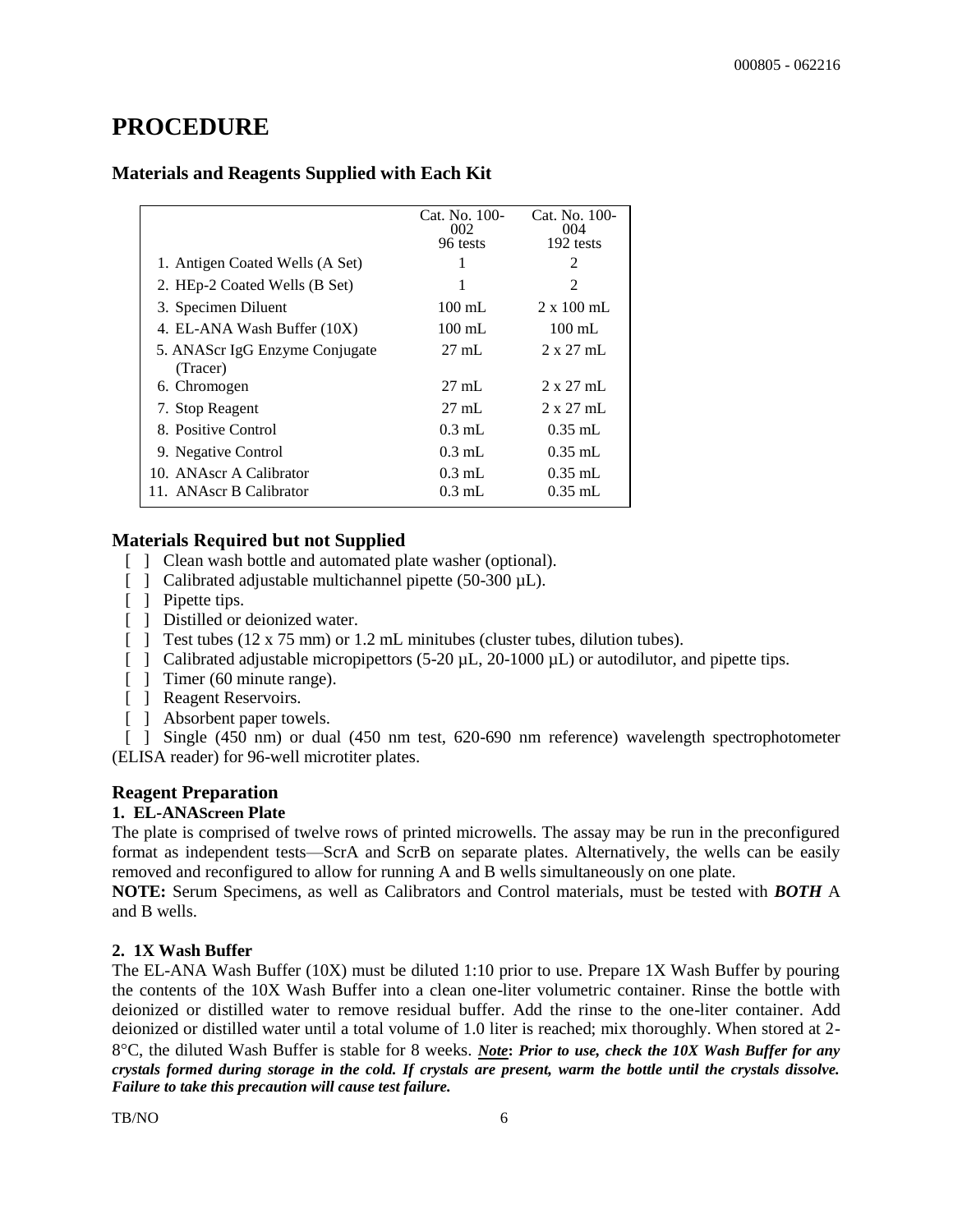#### **3. Calibrators, Positive, Negative Controls, and Specimens**

The Calibrators (A and B), Controls (Negative and Positive) and Specimens must be diluted 1:101 prior to use. Pipette 10 µL of the appropriate specimen into 1 mL of EL-ANA Specimen Diluent. If positive Specimens will be evaluated within 5 hours by a TheraTest ANA Profile, prepare an adequate volume of diluted Specimen (e.g. 2 mL), otherwise discard diluted Specimens when the assay is complete.

#### **Assay Procedure**

**1.** Allow all reagents and patient sera to equilibrate to room temperature. Upon removal from 2-8 °C storage, allow the wells to reach room temperature in the sealed metallized pouch to protect wells from condensation.

**2. PREPARE SERA AND REAGENTS** as described in the previous section.

**3. REMOVE WELLS** from the metallized pouches being careful not to touch the optical surfaces on the bottom of the wells. Wells should be used only if the desiccant included in the pouch is blue. Remove appropriate number of wells (using one A well and one B well for each Control and Specimen and two of each A and B wells for the corresponding Calibrators A and B ). Place the remaining wells in the metallized pouch with the desiccant, reseal and store refrigerated  $(2-8^{\circ}C)$  for future use.

**4. SPECIMEN ADDITION:** Pipette 100 µL of each diluted Control and Specimen into each of the two wells, A and B. Pipette 100 µL of diluted ANAscr A Calibrator into duplicate A wells and 100 µL of diluted ANAscr B Calibrator into duplicate B wells

For the **Blank**, pipette 100 µL of Specimen Diluent into each of the two wells, A and B, then subsequently treat as a specimen well. All samples for one assay must be pipetted within 5 minutes. The use of multichannel pipettors and 96-well format minitubes facilitates this process.

**5. SPECIMEN INCUBATION:** Incubate the plate undisturbed at room temperature (18-25<sup>o</sup>C) for 30-35 minutes.

**6. DISCARD WELL CONTENTS** by decanting fluid into a designated disposal container or designated sink`.

**7. WASH:** Completely fill all wells with 1X Wash Buffer (~300 µL per well). Empty by shaking into disposal container or aspirate. Repeat two more times for a total of three washes. Remove all residual liquid from wells by inverting and blotting the plate on absorbent paper. *Note: A semi-automated plate washer may be used in place of a manual wash.*

**8. ANAScr IgG ENZYME CONJUGATE (TRACER) ADDITION:** Pipette 100 µL of Conjugate into each well with the aid of a multichannel pipette. Incubate the plate undisturbed at room temperature (18-25°C) for 30-35 minutes.

**9. WASH:** Discard Conjugate from wells and wash plate as described in step 7. Remove all residual liquid from the wells by inverting and blotting the plate on absorbent paper.

**10. CHROMOGEN ADDITION:** Add 100 µL of Chromogen to each well using a multichannel pipette. Incubate the plate undisturbed at room temperature (18-25°C) for 15±1 minutes. DO NOT WASH PLATE! The wells containing samples with antibody will develop a blue color.

**11. STOP COLOR DEVELOPMENT:** To stop the reaction at the end of the Chromogen incubation, pipette 100 µL of Stop Reagent into all of the wells at the same regular intervals and in the same order that the prepared Chromogen was added. Gently tap the plate to disperse the Stop Reagent. The color will change from blue to yellow.

**12. READ ABSORBANCE:** Firmly set the microtiter plate in the reader and measure the absorbance of each well at 450 nm. Absorbance values should be measured within 30 minutes of completing the assay. If a dual wavelength ELISA reader is used, set the test wavelength at 450 nm and the reference at 620 to 690 nm.

#### **Procedural Comments 1. Handling of Microwells**

TB/NO 2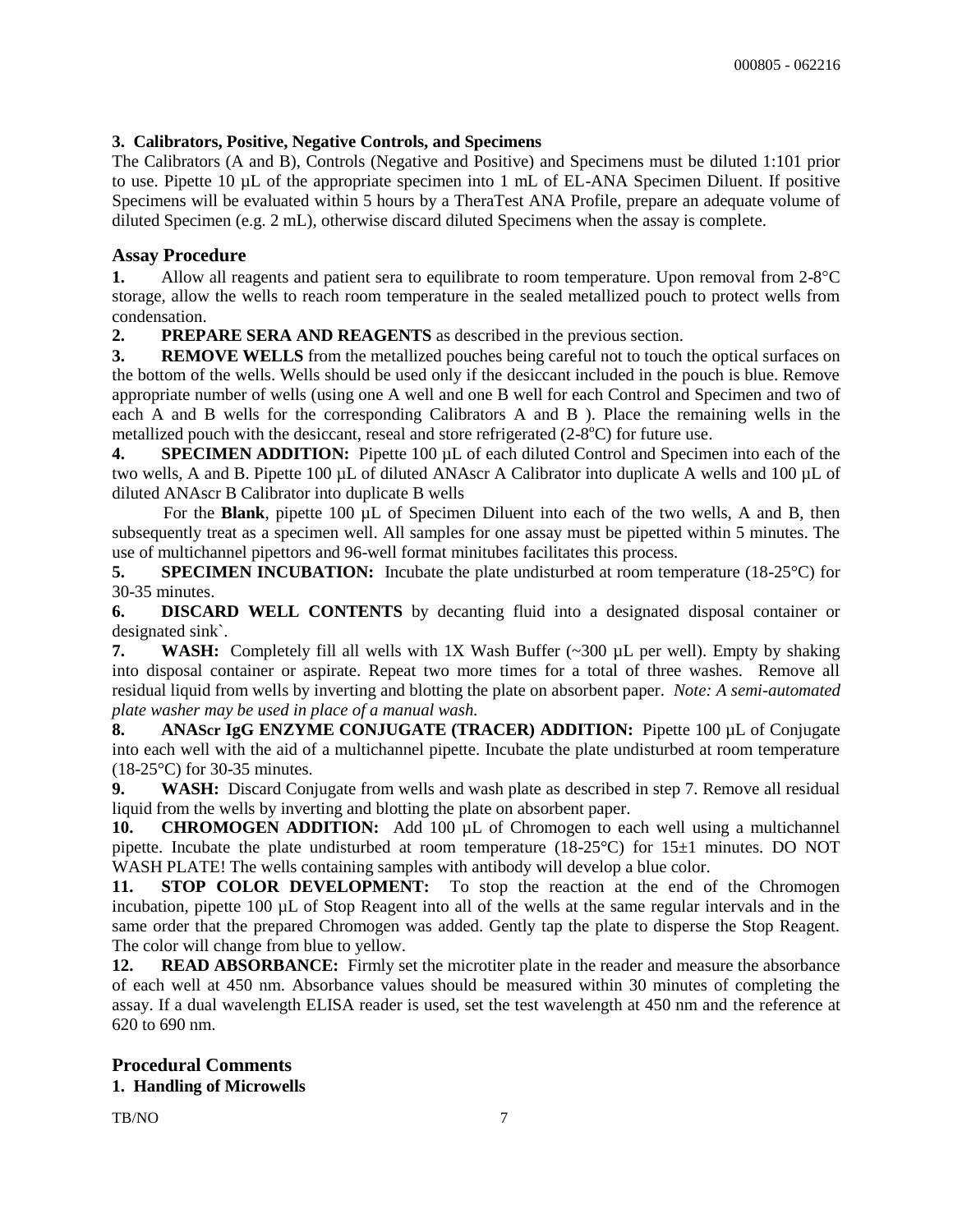The metallized pouch must be cut at one end so that it may be resealed. Promptly replace unused microwells in the pouch with the desiccant, seal the pouch and store at 2-8C. To avoid false positive readings, ensure that the bottoms of the microwells are clean.

#### **2. Specimen Dilution**

Make sure that the diluted Specimens are mixed well.

#### **3. Washing**

Each row of wells may be washed using a multichannel pipettor or a repetitive pipettor. The wells may be aspirated or shaken into a disposal container. Alternatively, a commercial automated or semi-automated washing system may be used following the instructions provided by the manufacturer. When using either washing technique, the wells should be blotted thoroughly on absorbent paper after the last wash.

#### **ATTENTION: Incomplete washing of wells may lead to decreased precision.**

#### **4. Pipetting**

If the test is performed manually, in order to avoid cross-contamination and sample carry-over, the Calibrators A and B, Positive and Negative Controls and test Specimens should be pipetted using separate pipette tips. When testing multiple Specimens, a multichannel pipettor should be used to pipette the ANAScr IgG Enzyme Conjugate, Wash Buffer, Chromogen, and Stop Reagent.

# **QUALITY CONTROL**

#### **1. ANAscr A and B Calibrators, Positive and Negative Controls must** be included with each test run.

#### **2. Positive and Negative Controls**

The Unit values for the Positive and Negative Controls should fall within the ranges provided on the Data Sheet. If the values are not in agreement with the values on the Data Sheet, the assay is not valid and the results should not be reported.

#### **3. Blank**

The absorbance value should not exceed the value listed on the Data Sheet. If the value is greater than that value listed, consult the TROUBLESHOOTING section and repeat the assay.

#### **4. Calibrators**

The net absorbance values for the ANAscr A and B Calibrators must fall within the range listed on the Data Sheet. If the values are outside the listed range, consult the TROUBLESHOOTING section and repeat the assay.

## **RESULTS**

#### **A. Calculating Net Absorbance Values**

To determine net absorbance, the absorbance value of the Specimen Diluent Blank is subtracted from the raw absorbance values of Calibrators A and B, Controls and Specimens. This may also be accomplished by setting the instrument to blank on the respective Specimen Blank well.

#### **B. Calculating Autoantibody Unit Activity**

Autoantibody activity is calculated as follows. The Unit value for the ANAscr A and B Calibrators is listed on the Data Sheet. Conversion factors (C.F.) for A and B Calibrators are calculated separately. Multiply C.F. by the net absorbance (Abs) for Specimen to yield final Unit value.

#### **Example Calculation of Unit Value for A and B Wells**

Units assigned to ANAscr A Calibrator = 20 Net Abs values for ANAscr A Calibrator in duplicate A wells  $= 0.220$  and 0.180 Mean value =  $(0.220 + 0.180) / 2 = 0.200$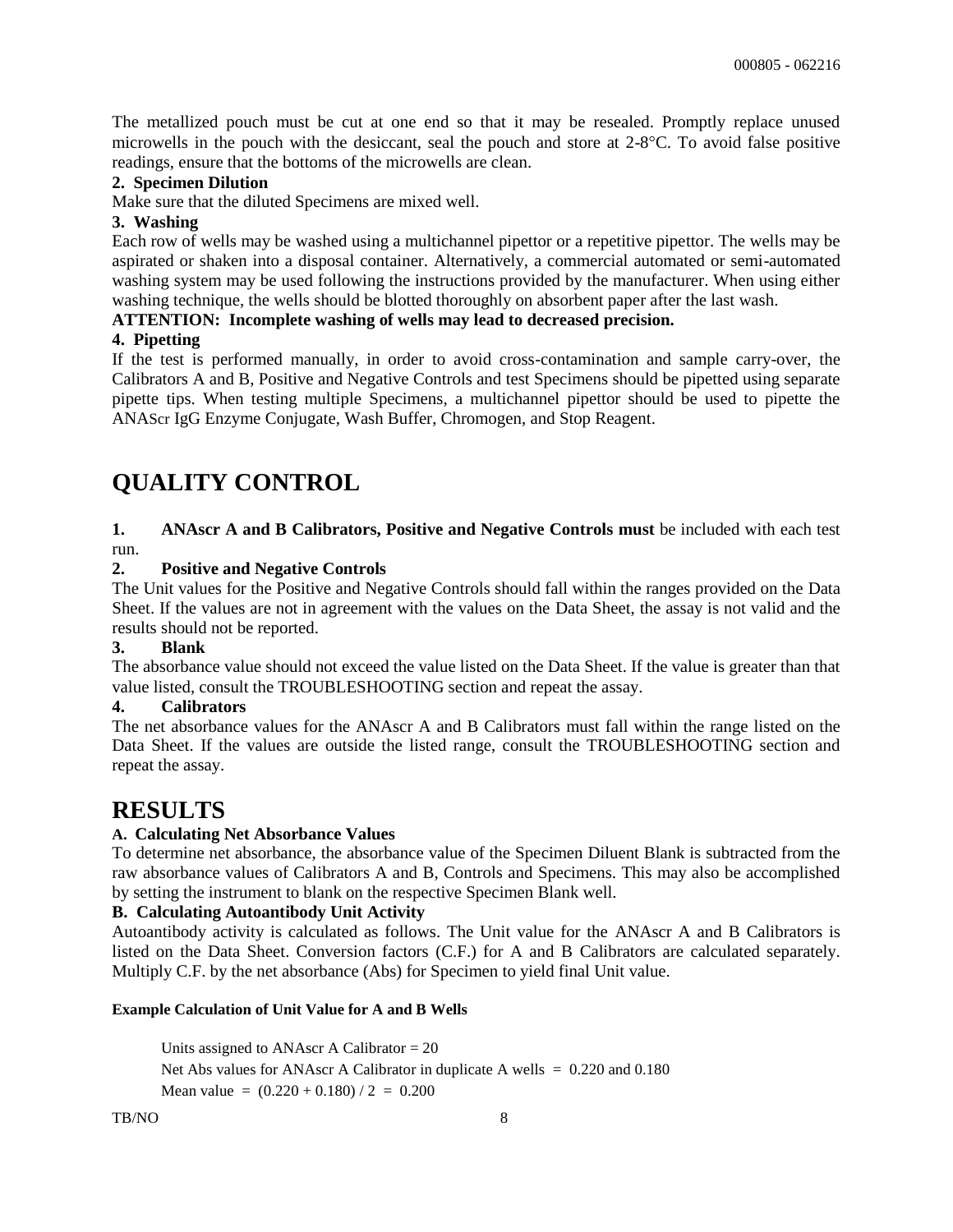Calibrator A Unit value 20 C.F. for A wells =  $\frac{1}{\text{Mean net Abs Calibration A}} = \frac{100}{\text{0.200}}$ Mean net Abs Calibrator A

Specimen "X" net Abs in well  $A = 0.600$ 

Unit value for Specimen X (well A) = C.F. x Specimen net Abs =  $100 \times 0.60 = 60$  Units (i.e., a positive result)

Unit value for ANAscr B Calibrator in duplicate B wells is calculated in the same manner: Units assigned to ANAscr B Calibrator = 15

Calibrator B Unit value  $\frac{15}{\text{Mean net Abs Calibrator B}} = \frac{15}{0.250}$ C.F. for B wells = ——————————— = ———— = 60 Mean net Abs Calibrator B.

Specimen "X" net Abs in well  $B = 0.200$ 

Unit value for Specimen X (well B) = C.F. x Specimen net Abs =  $60 \times 0.200 = 12$  Units (i.e., a positive result)

If one or both unit values (A and/or B well) is/are above the cutoff value of 10 Units, then the Specimen is positive. Either both values or the higher of the two may be reported. Computers attached to spectrophotometric readers may perform all calculations. If computers are used, verify data reduction algorithm prior to use by comparison with manual calculation.

#### **Interpretation of Results**

Specimens with unit values of 10 or less are not considered to have a significant level of autoantibody. Further testing for specific antibodies is generally considered unnecessary. However, the clinical condition of the patient may dictate additional serological testing. Normal values may differ with the population tested and each laboratory should establish their own "normal range". The elderly and relatives of patients with SLE are more likely to have non-disease related positive ANA results.

Specimens with values >10 Units are considered abnormal. Judgments as to the level of specific autoantibodies based on the level of absorbance should not be made. Positive Specimens may be tested for pattern and titer by FANA and/or for antibody specificity by a panel of individual autoantibody tests.

#### **Limitations of the Procedure**

The EL-ANAScr should not be performed on microbially contaminated or heat-inactivated serum. This method has been tested using serum samples only. The performance of other types of specimen has not been determined.

Diagnosis should not be made solely on the basis of a laboratory test result. The data provided by the patient history and other clinical information available to the physician is essential in the diagnosis of autoimmune disease. Antinuclear antibodies are found in many autoimmune diseases or are induced by certain drugs, therefore the result should be considered in proper clinical context.<sup>3</sup>

A negative result does not exclude the diagnosis of rheumatic disease.

### **EXPECTED VALUES**

An abnormal result is present if the absorbance value for the test sample exceeds the absorbance value of the Calibrators. A study of 100 normal random blood bank donors showed that six exceeded 10 Units by EL-ANAScr and 11 by FANA with an IgG specific FANA test. All 100 SLE patients tested (with either active or inactive disease state) had values over 10 Units and were also deemed positive by the FANA test.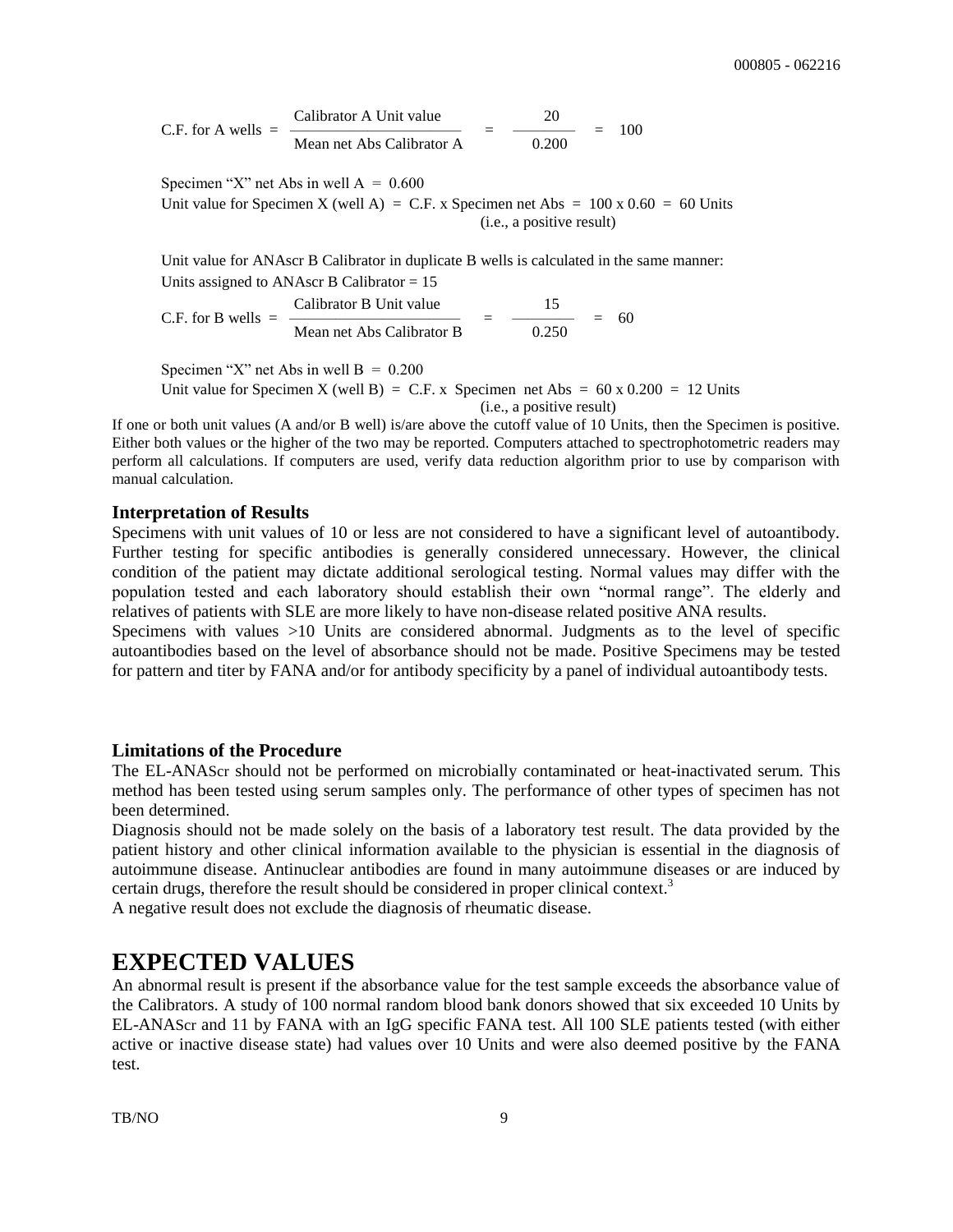| Disease $(n)$ *                                                                                   | % Positive           |
|---------------------------------------------------------------------------------------------------|----------------------|
| Blood bank donors (100)                                                                           |                      |
| SLE (100)                                                                                         | 100                  |
| Sjögren's $(10)$                                                                                  | 80                   |
| Scleroderma (27)                                                                                  | 78                   |
| Rheumatoid arthritis (51)                                                                         | 37                   |
| MCTD(9)                                                                                           | 100                  |
| Polymyositis (27)                                                                                 | 92                   |
| Fibromyalgia (49)                                                                                 |                      |
| Osteoarthritis** (39)                                                                             | 25                   |
| $\mathcal{A} = \mathcal{A} = \mathcal{A} = \mathcal{A} = \mathcal{A} = \mathcal{A} = \mathcal{A}$ | $\sim$ $\sim$ $\sim$ |

**TABLE 1. Frequencies of positive antinuclear antibodies by EL-ANA Screen in various rheumatic disease populations**

\*Number tested \*\*Mostly over the age of 60 years

## **PERFORMANCE DATA**

Within-run coefficient of variation (CV) for positive Specimens tested 20 times was under 10%. Between-run CV for different positive Specimens tested 20 separate times was between 8% and 17%. The following reference sera from the Centers for Disease Control and Prevention also appeared abnormal: anti-dsDNA, Sm, RNP, SSA, SSB, Scl-70, Nucleolar, Centromere and Jo-1. In addition, a collection of Specimens containing primarily anti-Histone or anti-ssDNA also reacted in the ANAScreen.

**TABLE 2. Comparison of results obtained for 100 normals and 100 SLE patients using the EL-ANAScreen and IFA (AFT<sup>R</sup> System HEp, Behring Diagnostics Inc.)**

|  | EL-ANAScreen |          |
|--|--------------|----------|
|  | Positive     | Negative |
|  | 101          |          |
|  |              | 84       |

**TABLE 3. Comparison of the sensitivity, specificity and predictive value between the EL-ANAScreen and IFA (AFT<sup>R</sup> ) with respect to SLE**

|                  | EL-ANAScreen           | AFT <sup>K</sup>          |
|------------------|------------------------|---------------------------|
| Sensitivity      | $100/(100+0)$ =        | $100 / (100 + 0) = 100\%$ |
|                  | 100\%                  |                           |
| Specificity      | $94 / (94 + 6) = 94\%$ | $89/(89+11) = 89\%$       |
| Predictive Value | $100/(100+6) = 94\%$   | $100 / (100 + 11) = 90\%$ |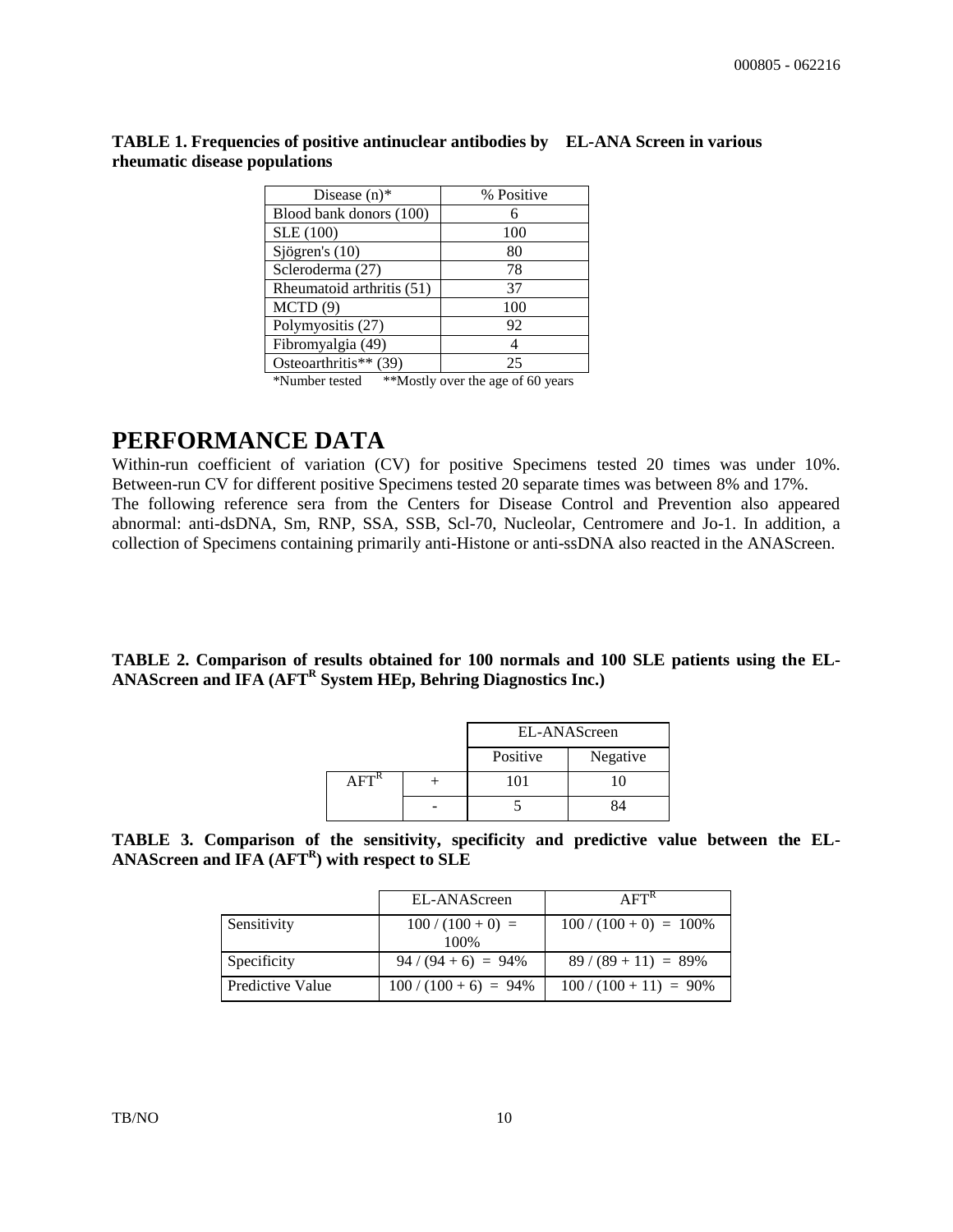| Problem                                                          | <b>Possible Causes</b>                                                | Solution                                                                                                                                                      |
|------------------------------------------------------------------|-----------------------------------------------------------------------|---------------------------------------------------------------------------------------------------------------------------------------------------------------|
| Positive and/or Negative<br>Control Unit values<br>out of range. | 1. Incorrect temperature, timing or<br>pipetting; reagents not mixed. | 1. Check that temperature was correct.<br>Check that time was correct. See "Poor<br>Precision" (below) No. 2-4. Repeat test.                                  |
|                                                                  | 2. Cross-contamination of Controls.                                   | 2. Pipette carefully.                                                                                                                                         |
|                                                                  | 3. Improper dilution.                                                 | 3. Repeat test.                                                                                                                                               |
|                                                                  | 4. Optical pathway not clean.                                         | 4. Check for moisture or dirt. Wipe bottom<br>and reread.                                                                                                     |
|                                                                  | 5. Wavelength of filter incorrect.                                    | 5. Change filter to $450 \pm 5$ nm.                                                                                                                           |
|                                                                  | 6. Overdilution of Calibrators A and/or B.                            | 6. Recheck procedure. Repeat test.                                                                                                                            |
|                                                                  | 7. Blank OD.> value listed on Data Sheet.                             | 7. a) an excess volume of ANAScr IgG Enzyme<br>Conjugate (Tracer) was added to the wells;<br>b) the incubation time was too long;<br>c) insufficient washing; |
|                                                                  |                                                                       | d) a damaged or dirty well.                                                                                                                                   |
| Calibrator(s) OD values<br>out of range                          | 1. Incorrect temperature, timing or<br>pipetting; reagents not mixed. | 1. Check that temperature was correct.<br>Check that time was correct. See "Poor<br>Precision" (below) No. 2-4. Repeat test.                                  |
|                                                                  | 2. Improper dilution / wrong Calibrator                               |                                                                                                                                                               |
|                                                                  | added to A/B wells                                                    | 2. Repeat test.                                                                                                                                               |
|                                                                  | 3. Contamination of Calibrators.                                      | 3. Repeat test; pipette carefully.                                                                                                                            |
|                                                                  | 4. Wavelength of filter incorrect.                                    | 4. Change filter to $450 \pm 5$ nm.                                                                                                                           |
|                                                                  | 5. Blank OD out of range.                                             | 5. a) an excess volume of Conjugate (Tracer) was<br>added                                                                                                     |
|                                                                  |                                                                       | to the wells.                                                                                                                                                 |
|                                                                  |                                                                       | b) the incubation time was too long.                                                                                                                          |
|                                                                  |                                                                       | c) insufficient washing.                                                                                                                                      |
|                                                                  |                                                                       | d) a damaged or dirty well; clean optical surface<br>and reread.                                                                                              |
| All test results negative.                                       | 1. One or more reagents not added,                                    | 1. Recheck procedure. Check for unused solutions.                                                                                                             |
|                                                                  | or added in wrong sequence.                                           | Repeat test.                                                                                                                                                  |
|                                                                  | 2. Improper dilution of Wash Buffer.                                  | 2. Repeat test.                                                                                                                                               |
|                                                                  | 3. Coated well(s) inactive.                                           | 3. Check for obvious moisture in unused wells.                                                                                                                |
|                                                                  |                                                                       | Rerun test with Controls only for activity.                                                                                                                   |
| All test results yellow.                                         | 1. Contaminated Chromogen solution.                                   | 1. Check absorbance of unused Chromogen solution.                                                                                                             |
|                                                                  | 2. Contaminated buffers / reagents.                                   | 2. Check all solutions for turbidity.                                                                                                                         |
|                                                                  | 3. Wash Buffer (1X) contaminated.                                     | 3. Use clean container. Check quality of water used to                                                                                                        |
|                                                                  |                                                                       | prepare buffer.                                                                                                                                               |
|                                                                  | 4. Improper dilution of serum.                                        | 4. Repeat test.                                                                                                                                               |
| Poor precision (Dupli-                                           | 1. Pipettor delivery CV greater than                                  | 1. Check calibration of pipettor. Use                                                                                                                         |
| cate abs. readings<br>greater than 20% of<br>their mean).        | 5% or samples not added slowly.<br>2. Serum or reagents not mixed     | reproducible technique.<br>2. Mix all reagents gently but thoroughly                                                                                          |
|                                                                  | sufficiently; reagents not at room<br>temperature prior to addition.  | and equilibrate to room temperature.                                                                                                                          |
|                                                                  | 3. Reagent addition taking too long;                                  | 3. Develop consistent uniform technique                                                                                                                       |
|                                                                  | inconsistency in timing intervals;<br>air bubbles.                    | and avoid splashing or use multitip device                                                                                                                    |
|                                                                  | 4. Air currents blowing over plate                                    | or autodispenser to decrease time.<br>4. Cover plate and place inside chamber.                                                                                |
|                                                                  | during incubations.                                                   |                                                                                                                                                               |
|                                                                  | 5. Optical pathway not clean.                                         | 5. Wipe bottom of plate with soft tissue.<br>Check instrument light source and<br>detector for dirt.                                                          |
|                                                                  | 6. Instrument not equilibrated before<br>readings were taken.         | 6. Check instrument manual for warm-up<br>procedure.                                                                                                          |
|                                                                  | 7. Washing not consistent; trapped                                    | 7. Use only acceptable washing devices.                                                                                                                       |
|                                                                  | bubbles; liquid left in wells at end                                  | Lengthen timing delay on automated                                                                                                                            |
| TB/NO                                                            | 11                                                                    |                                                                                                                                                               |

# TROUBLESHOOTING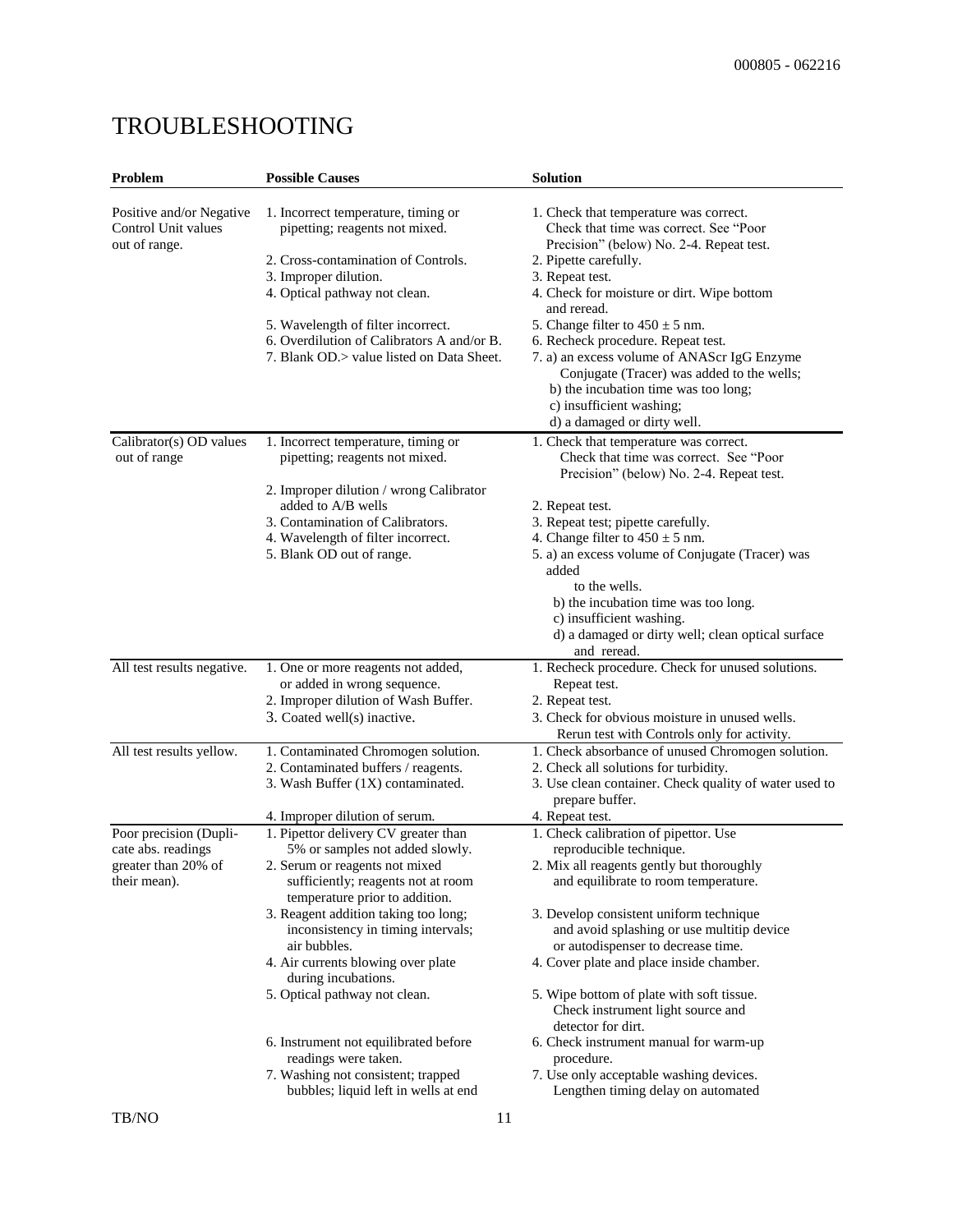| of wash cycle.                                | washing devices or increase number of<br>wash cycles. Check that all wells are<br>filled and aspirated uniformly. Dispense Wash<br>Buffer above level of reagents previously added<br>to wells. |
|-----------------------------------------------|-------------------------------------------------------------------------------------------------------------------------------------------------------------------------------------------------|
| 8. Improper pipetting.                        | 8. Avoid air bubbles in pipette tips.                                                                                                                                                           |
| 9. Residual liquid not removed from<br>wells. | 9. Blot inverted plate on absorbent paper.                                                                                                                                                      |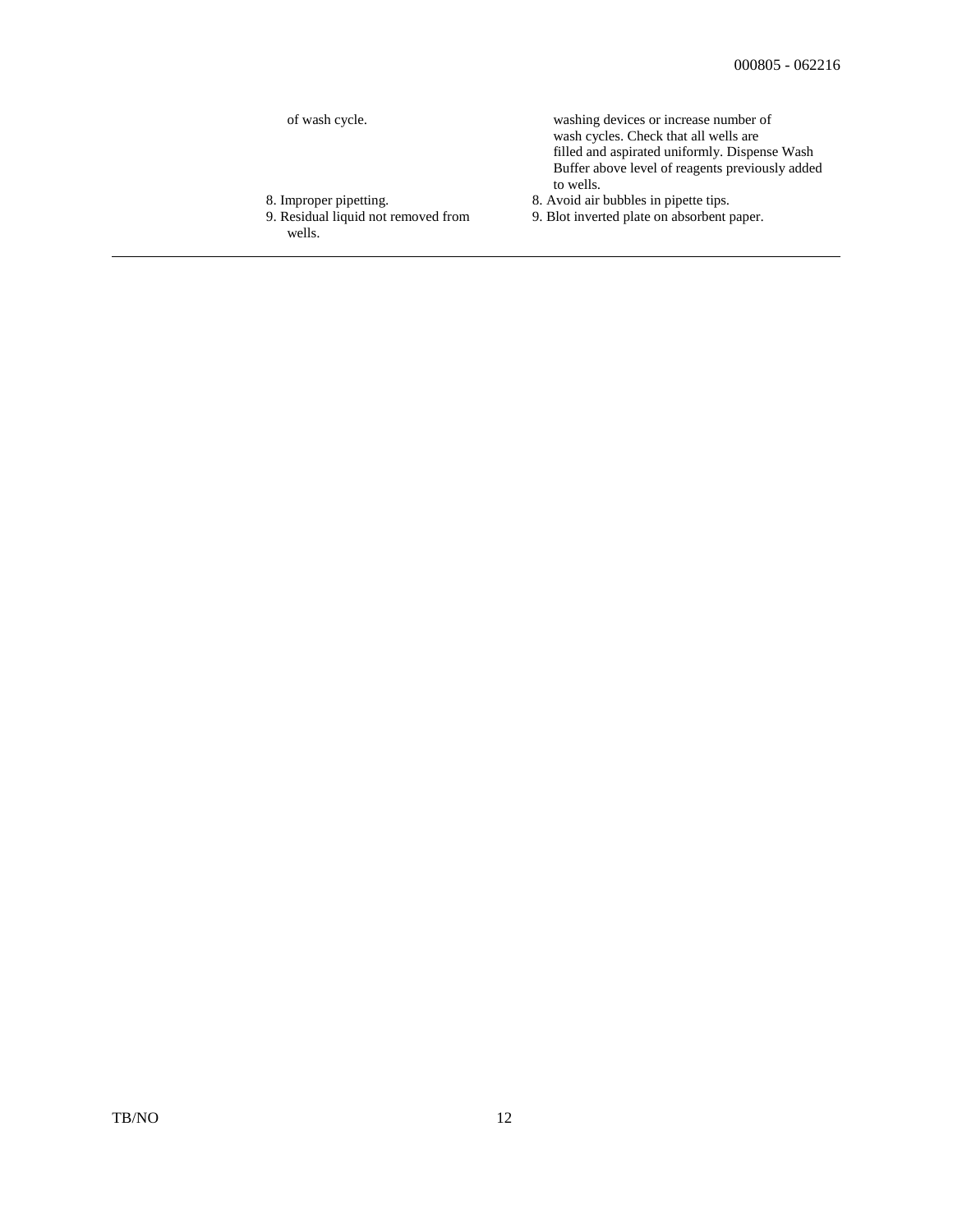## **REFERENCES**

**1.** Tan EM, AS Cohen, et. al., "The 1982 Revised Criteria for the Classification of Systemic Lupus Erythematosus," **Arthritis Rheum.,** 25:1271-1277 (1982).

**2.** Nakamura RM and WL Binder, "Current Concepts and Diagnostic Evaluation of Autoimmune Disease," **Arch. Pathol. Lab. Med.,** 112:869-877 (1988).

**3.** Shiel WC and M Jason, "The Diagnostic Associations of Patients with Antinuclear Antibodies Referred to a Community Rheumatologist," **J. Rheumatol.,** 16:782-785 (1989).

**4.** Bridges A, et. al., "Antinuclear Antibody Testing in a Referral Laboratory," **Lab Medicine,** 24:345- 349 (1993).

**5.** Nakamura RM and EM Tan, "Update on Autoantibodies to Intracellular Antigens in Systemic Rheumatic Diseases," **Clin. Lab. Med.,** 12:1-23 (1992).

**6.** Bylund DJ and RM Nakamura, "Importance of Detection of SS-A/Ro Autoantibody in Screening Immunofluorescent Tests for Autoantibodies to Nuclear Antigens," **Journ Clin. Lab. Anal.,** 5:212-218 (1991).

**7.** Jaskowski TD., et. al., "Screening for Antinuclear Antibodies by Enzyme Immunoassay," **Am. Journ. Clin. Path.,** 105:468-473 (1996).

**8.** Teodorescu M and C Froelich, "Advanced Immunoassays in Rheumatology," **CRC Press,** Boca Raton, Florida, (1994).

**9.** Teodorescu M and C Froelich, "Laboratory Evaluation of Systemic Lupus Erythematosus". In R. Lahita (ed.) Systemic Lupus Erythematosus. Acad. Press,  $3^{rd}$  edition, 477-505 (1999).

**10.** Garner RC. Testing of some benzidine analogues for microsomal activation to bacterial mutagens. Cancer Lett 1975, 1:39-42.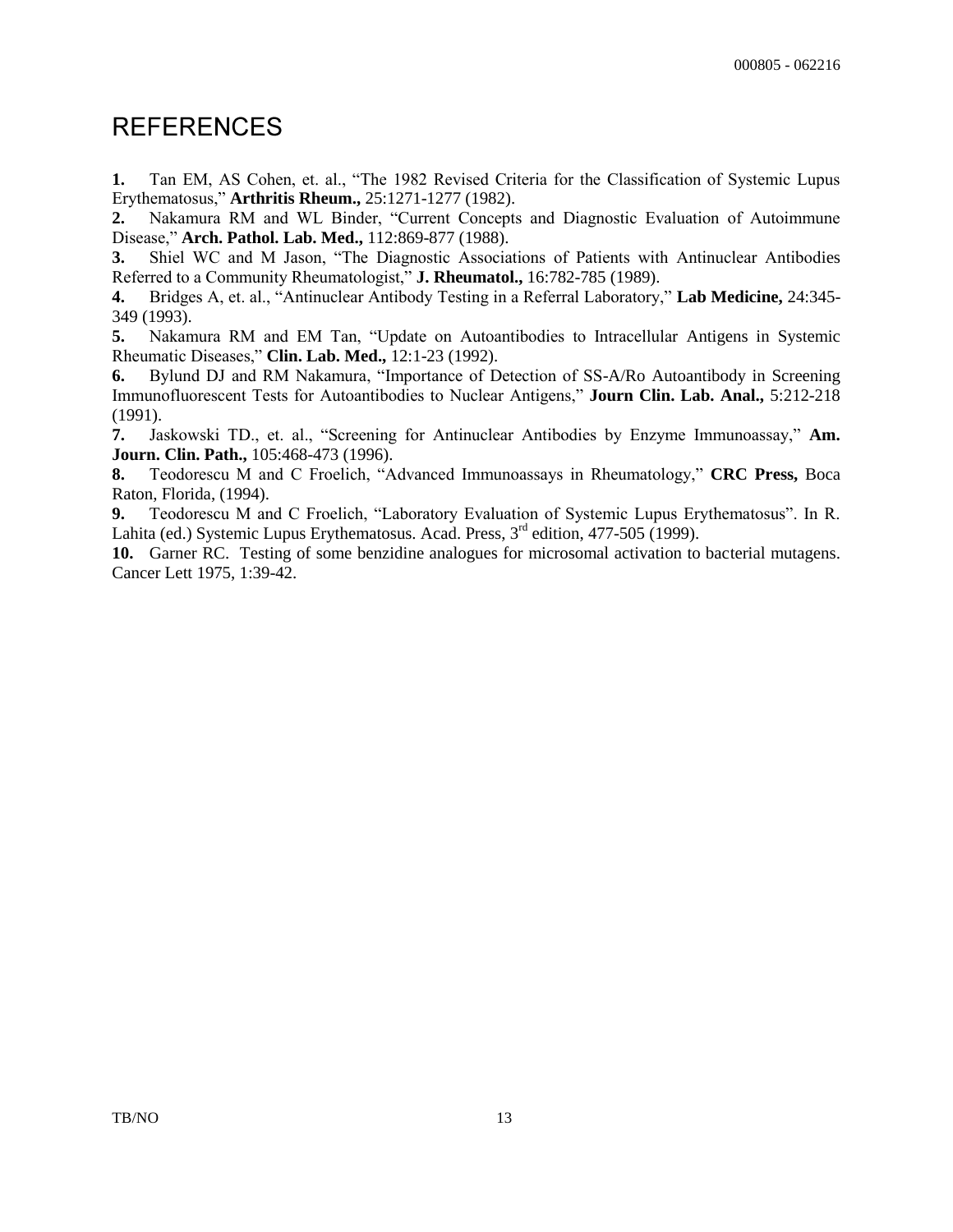**NOTES:**